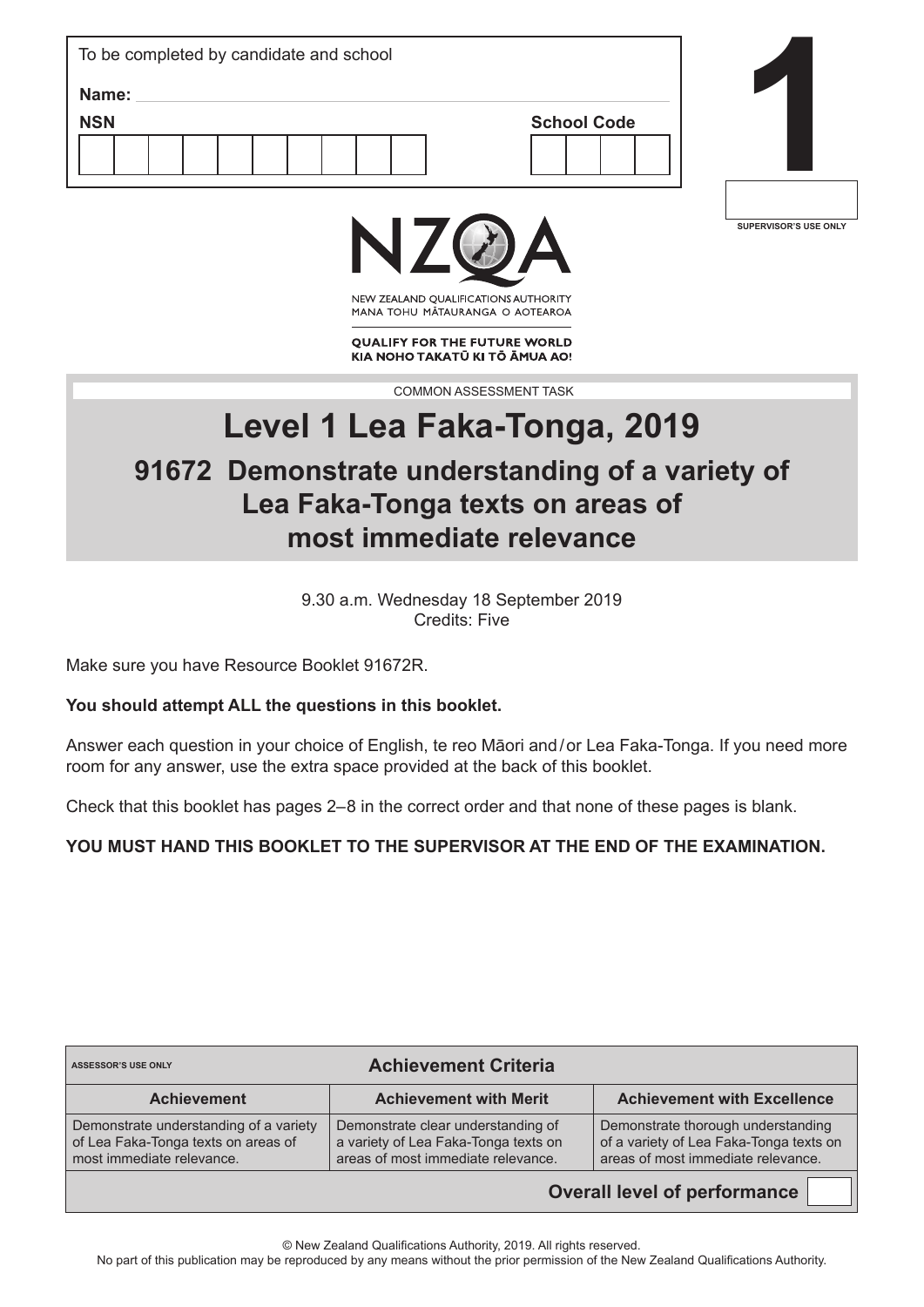**ASSESSOR'S USE ONLY**

# **FIRST TEXT:** *Ko e talatupu'a 'o e 'atuˊ***/Legend of the skipjack tuna**

Read the legend of the skipjack tuna on page 2 of the resource booklet. Use it to answer Question One.

*Lau e talatupu'a 'o e 'atuˊ i he peesi hono 2 'o e pepa talanoa´. Ngāue'aki ia ke tali 'a e Fehu'i 'Uluakiˊ.*

### **QUESTION ONE**

(a) Why did Hina fall in love with the younger brother? *Ko e hā e 'uhinga ne 'ofa ai 'a Hina ia 'i he tokoua si'isi'iˊ?*

(b) Why did 'Eiki tell his brother to swim to Hā'ano instead of taking him back by boat? *Ko e hā e 'uhinga ne tala ange ai 'e 'Eiki ki hono tokouaˊ ke kakau ki Hā'ano kae 'ikai ke 'ave pē 'i he vakaˊ?*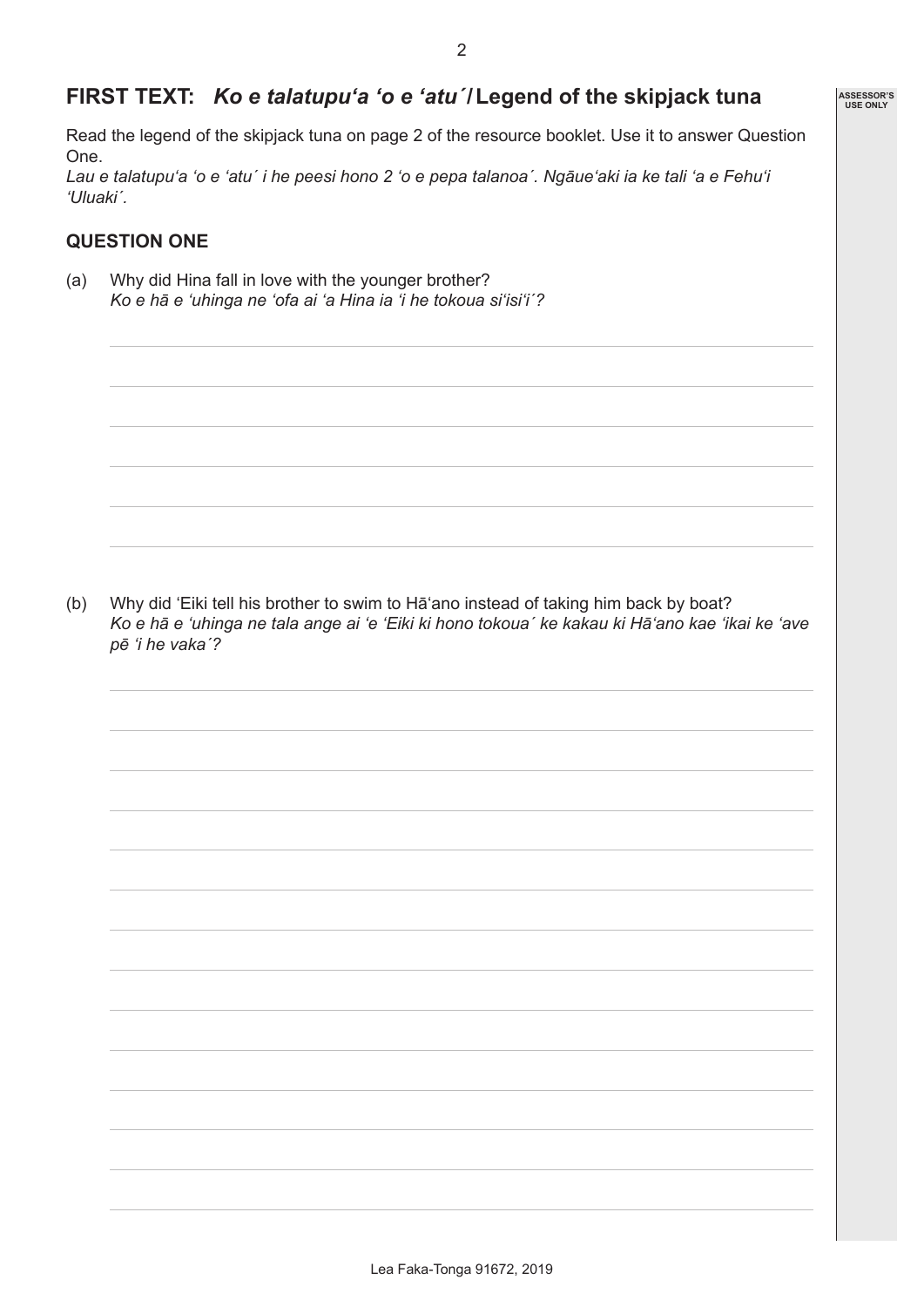(c) Why is this story important to the people of both Tonga and Samoa? *Ko e hā e 'uhinga 'oku mahu'inga ai e talanoa ko 'eniˊ ki he kakai 'o Tonga mo Ha'amoaˊ?*

**ASSESSOR'S USE ONLY**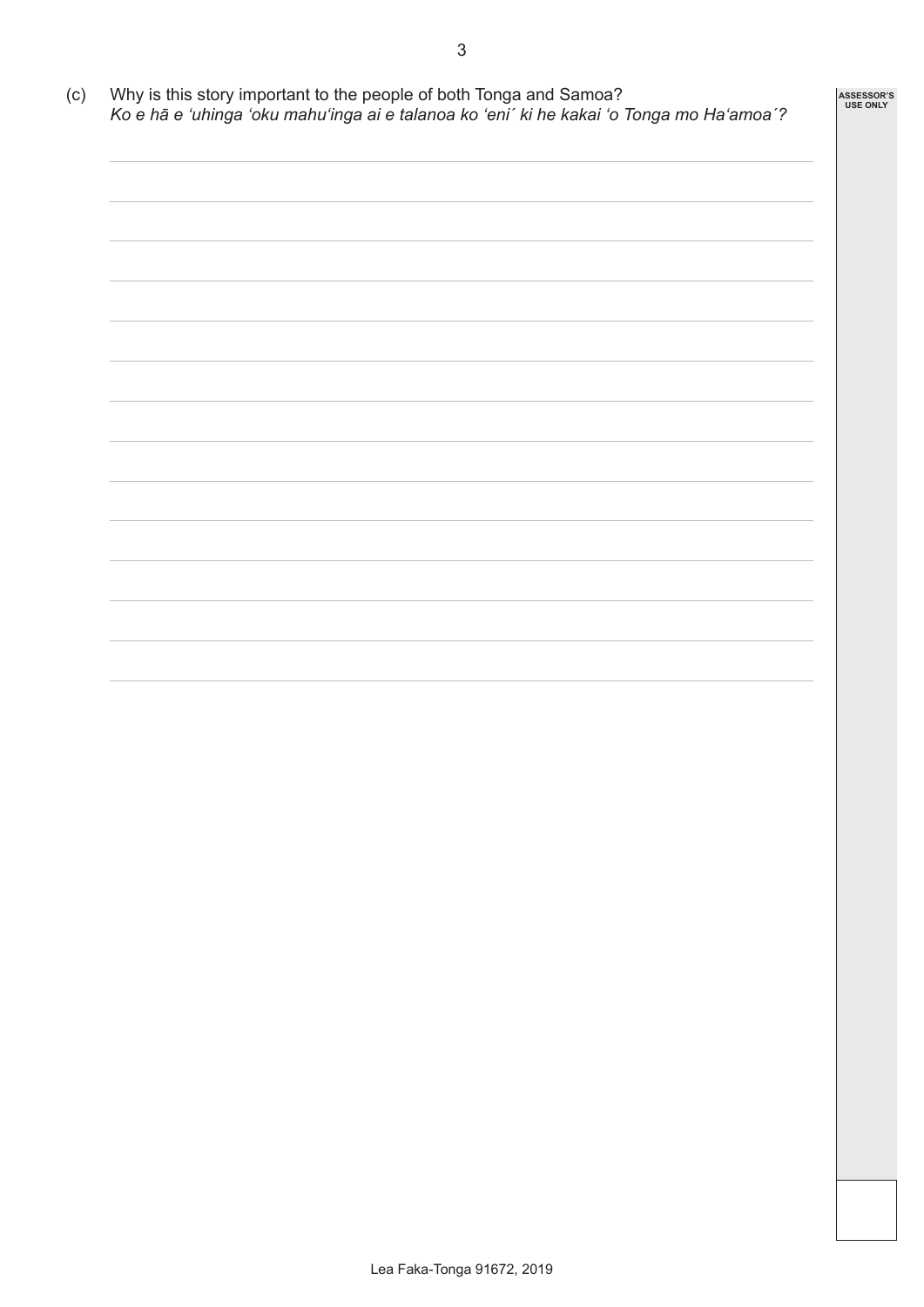## **SECOND TEXT:** *Ko 'eku nofo 'i Tongaˊ***/Living in Tonga**

Read Leka's blog about her time in Tonga on page 3 of the resource booklet. Use it to answer Question Two.

*Lau e tohi 'a Leka fekau'aki mo 'ene nofo 'i Tongaˊ i he peesi hono 3 'o e pepa talanoa´. Ngāue'aki ia ke tali e Fehu'i Uaˊ.*

#### **QUESTION TWO**

(a) How much has Leka's Tongan improved during her time in Tonga? Explain your answer with reference to the text.

*Na'e fakalakalaka fēfē e ako Lea Faka-Tonga 'a Lekaˊ lolotonga e taimi na'e 'i Tonga aiˊ? Fakamatala'i ho'o taliˊ 'aki ha ngaahi me'a 'oku hā 'i he konga tohiˊ.*

(b) What has Leka enjoyed about her experience in Tonga? *Ko e hā ha me'a na'e fiefia ai 'a Leka 'i he'ene 'i Tongaˊ?*

| ASSESSOR'S<br>USE ONLY |
|------------------------|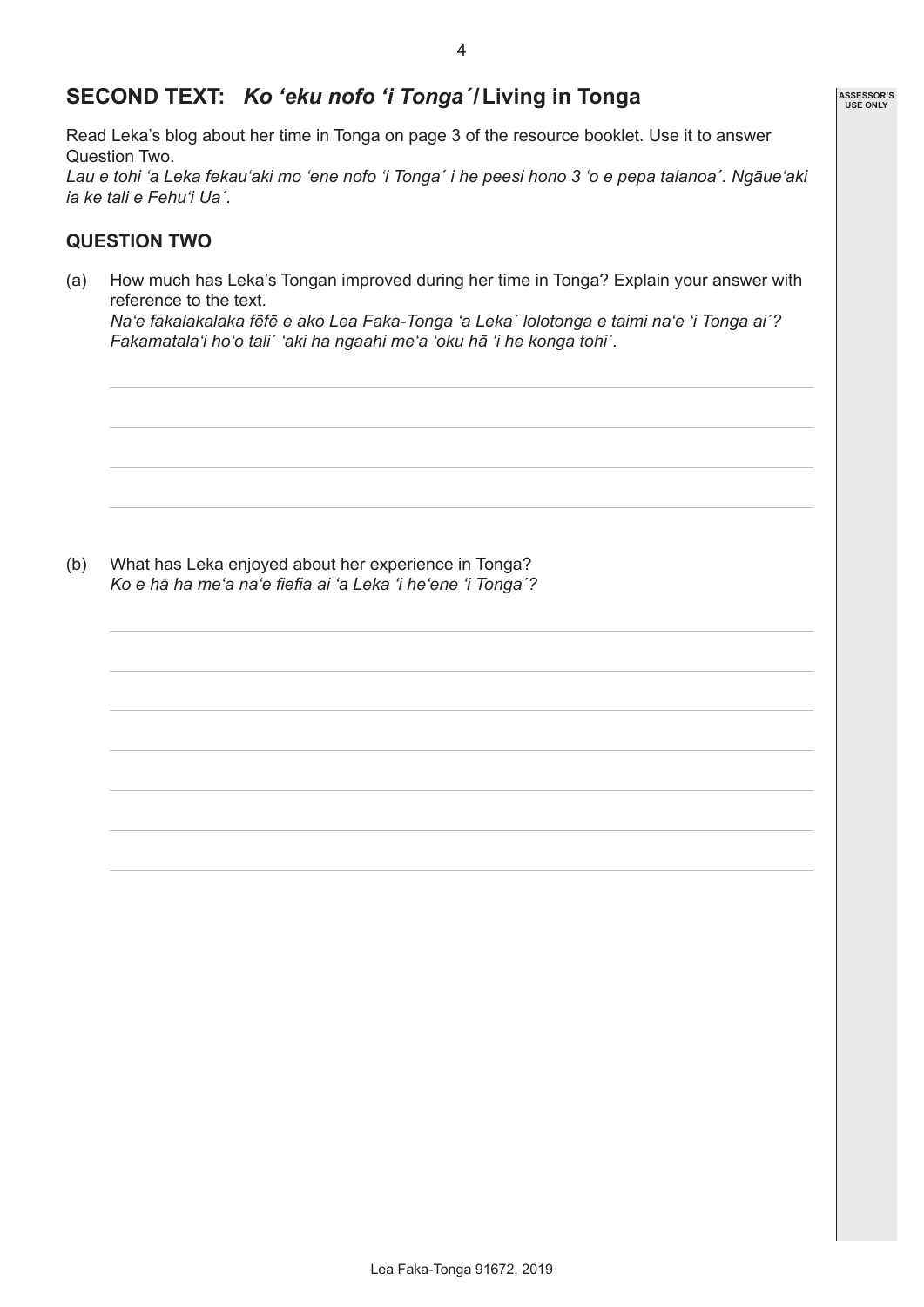(c) Describe Leka's personality. Support your description with reasons from the text. *Fakamatala'i e 'ulungaanga 'o Lekaˊ. Ngāue'aki ha ngaahi 'uhinga mei he talanoaˊ ke popou ki ho'o fakamatalaˊ.* **ASSESSOR'S USE ONLY**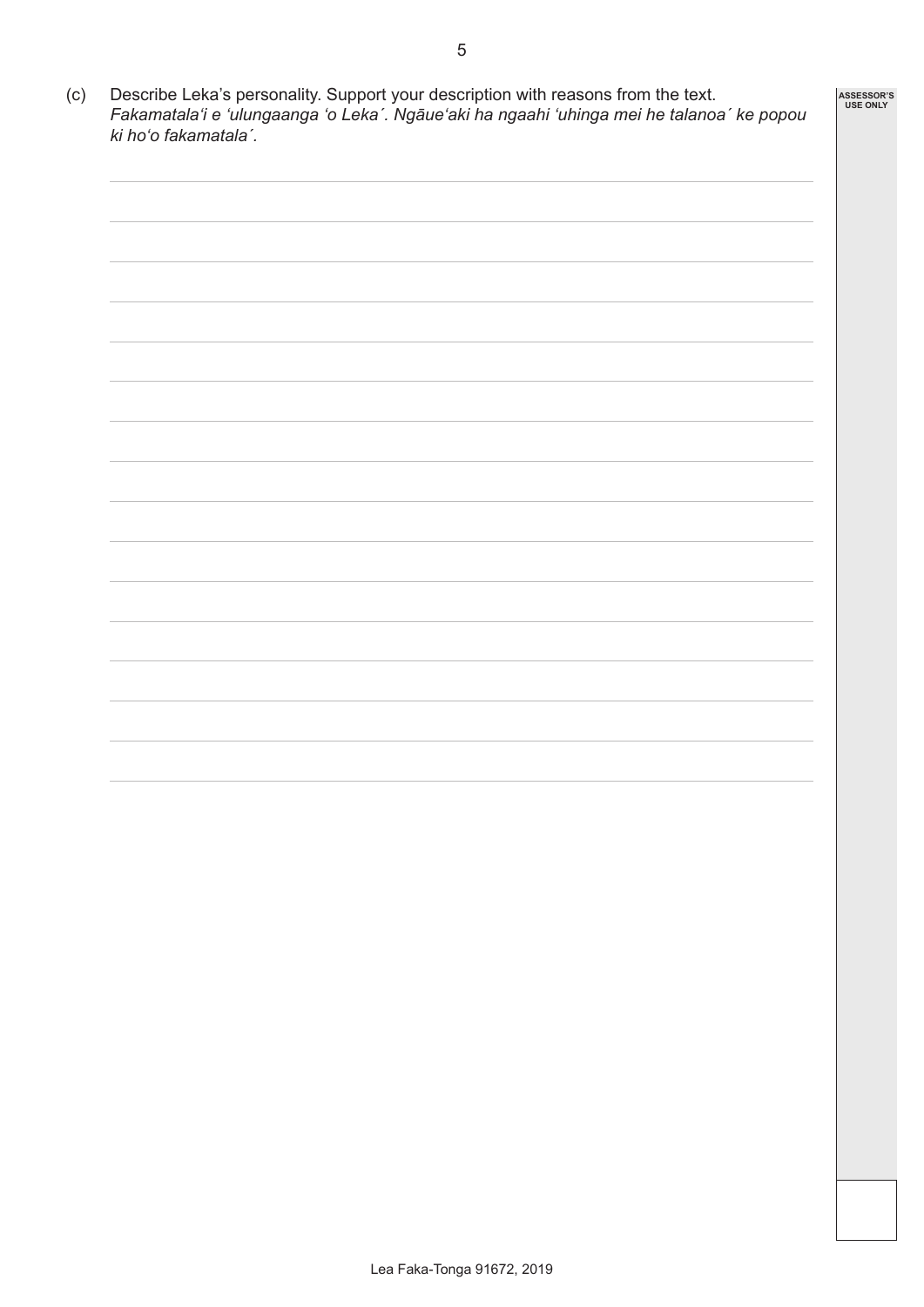### **THIRD TEXT:** *Houa 'e 24 'i he mo'ui 'a e hipoˊ* **24 hours in the life of a hippo**

Read the text about a day in the life of a hippopotamus on pages 4 and 5 of the resource booklet. Use it to answer Question Three.

*Lau e konga tohi fekau'aki mo e mo'ui 'a e monumanu ko e hipo 'i he 'aho 'e tahaˊ 'i he peesi 4 mo e 5 'o e pepa talanoa´. Ngāue'aki ia ke tali e Fehu'i Toluˊ.*

#### **QUESTION THREE**

(a) Describe a typical day for Huni. *Fakamatala'i ha ngaahi me'a 'oku fai 'e Huni 'i ha 'aho.*

(b) Use three of these adjectives to describe Huni's personality and his relationships with other animals. Explain your choice using evidence from the text. *Ngāue'aki ha fo'i lea hoanauna 'e 3 ke ke fakamatala'i'aki e 'ulungaanga 'o Huniˊ pea mo hono vā mo e fanga monumanu keheˊ. Fakamatala 'o ngaue'aki e fakatātā mei he konga tohiˊ.*

- Naughty /*Pau'u*
- Rebellious /*Angatu'u*
- Determined/*Loto-ma'u*
- Independent/*Tau'atāina*
- Brave/*Loto-to'a*
- Happy /*Fiefia*
- Friendly /*Anga-'ofa*
- Confident/*Loto-hangamālie*
- Lazy /*Fakapikopiko*
- Hungry /*Fiekaia*

**ASSESSOR'S USE ONLY**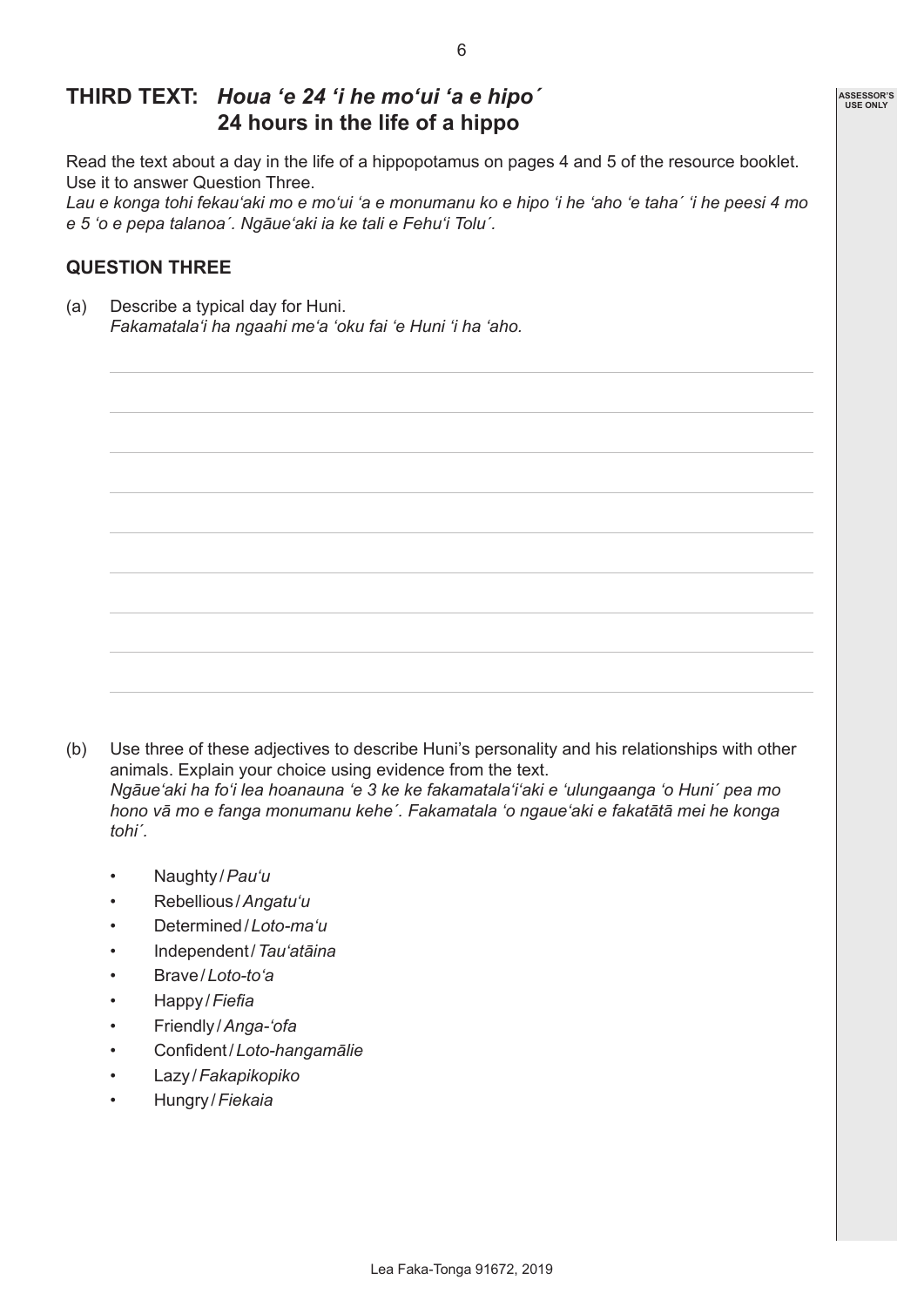|                                                                                                      | <b>ASSESSOR'S</b><br><b>USE ONLY</b> |
|------------------------------------------------------------------------------------------------------|--------------------------------------|
|                                                                                                      |                                      |
|                                                                                                      |                                      |
|                                                                                                      |                                      |
|                                                                                                      |                                      |
|                                                                                                      |                                      |
|                                                                                                      |                                      |
|                                                                                                      |                                      |
|                                                                                                      |                                      |
|                                                                                                      |                                      |
|                                                                                                      |                                      |
|                                                                                                      |                                      |
| Adjective 2 / Lea hoānauna 2:<br><u> 1980 - Johann Barbara, martxa alemaniar amerikan basar da a</u> |                                      |
|                                                                                                      |                                      |
|                                                                                                      |                                      |
|                                                                                                      |                                      |
|                                                                                                      |                                      |
|                                                                                                      |                                      |
|                                                                                                      |                                      |
|                                                                                                      |                                      |
|                                                                                                      |                                      |
|                                                                                                      |                                      |
|                                                                                                      |                                      |
| Adjective 3 / Lea hoānauna 3:                                                                        |                                      |
|                                                                                                      |                                      |
|                                                                                                      |                                      |
|                                                                                                      |                                      |
|                                                                                                      |                                      |
|                                                                                                      |                                      |
|                                                                                                      |                                      |
|                                                                                                      |                                      |
|                                                                                                      |                                      |
|                                                                                                      |                                      |
|                                                                                                      |                                      |
|                                                                                                      |                                      |
|                                                                                                      |                                      |
|                                                                                                      |                                      |
|                                                                                                      |                                      |

 $\Gamma$